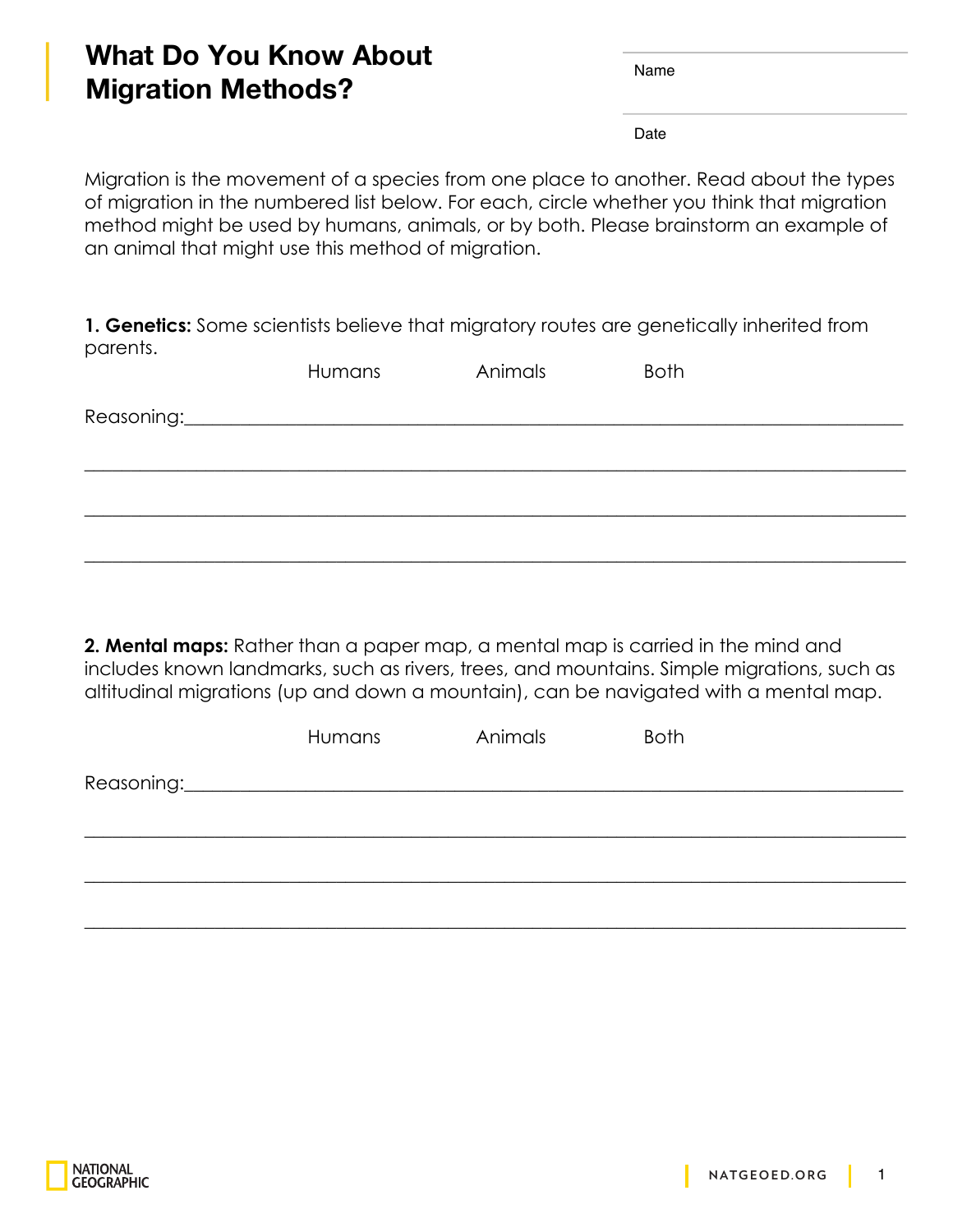**3. Sun and moon:** Some migrations follow the sun as it crosses the sky from east to west. Clouds, time of year, and moving at night can make it impractical to use the sun as the only cue for direction.

| Humans | Animals | <b>Both</b> |
|--------|---------|-------------|
|        |         |             |
|        |         |             |
|        |         |             |
|        |         |             |
|        |         |             |

**4. Stars:** Stars can be used to navigate a course over land and sea. Stars such as Betelgeuse and the North Star are used often, most likely because those stars are very bright and often easily visible.

|                                                                                                                                                                                   | <b>Humans</b> | Animals | <b>Both</b> |  |
|-----------------------------------------------------------------------------------------------------------------------------------------------------------------------------------|---------------|---------|-------------|--|
| Reasoning:                                                                                                                                                                        |               |         |             |  |
|                                                                                                                                                                                   |               |         |             |  |
|                                                                                                                                                                                   |               |         |             |  |
|                                                                                                                                                                                   |               |         |             |  |
|                                                                                                                                                                                   |               |         |             |  |
|                                                                                                                                                                                   |               |         |             |  |
| 5. Written maps: Some movements rely on detailed directions that show where to go in a<br>scaled-down version of the real-life environment, using symbols to represent landmarks. |               |         |             |  |

| Humans | Animals | <b>Both</b> |
|--------|---------|-------------|
|        |         |             |
|        |         |             |
|        |         |             |
|        |         |             |

 $\_$  , and the set of the set of the set of the set of the set of the set of the set of the set of the set of the set of the set of the set of the set of the set of the set of the set of the set of the set of the set of th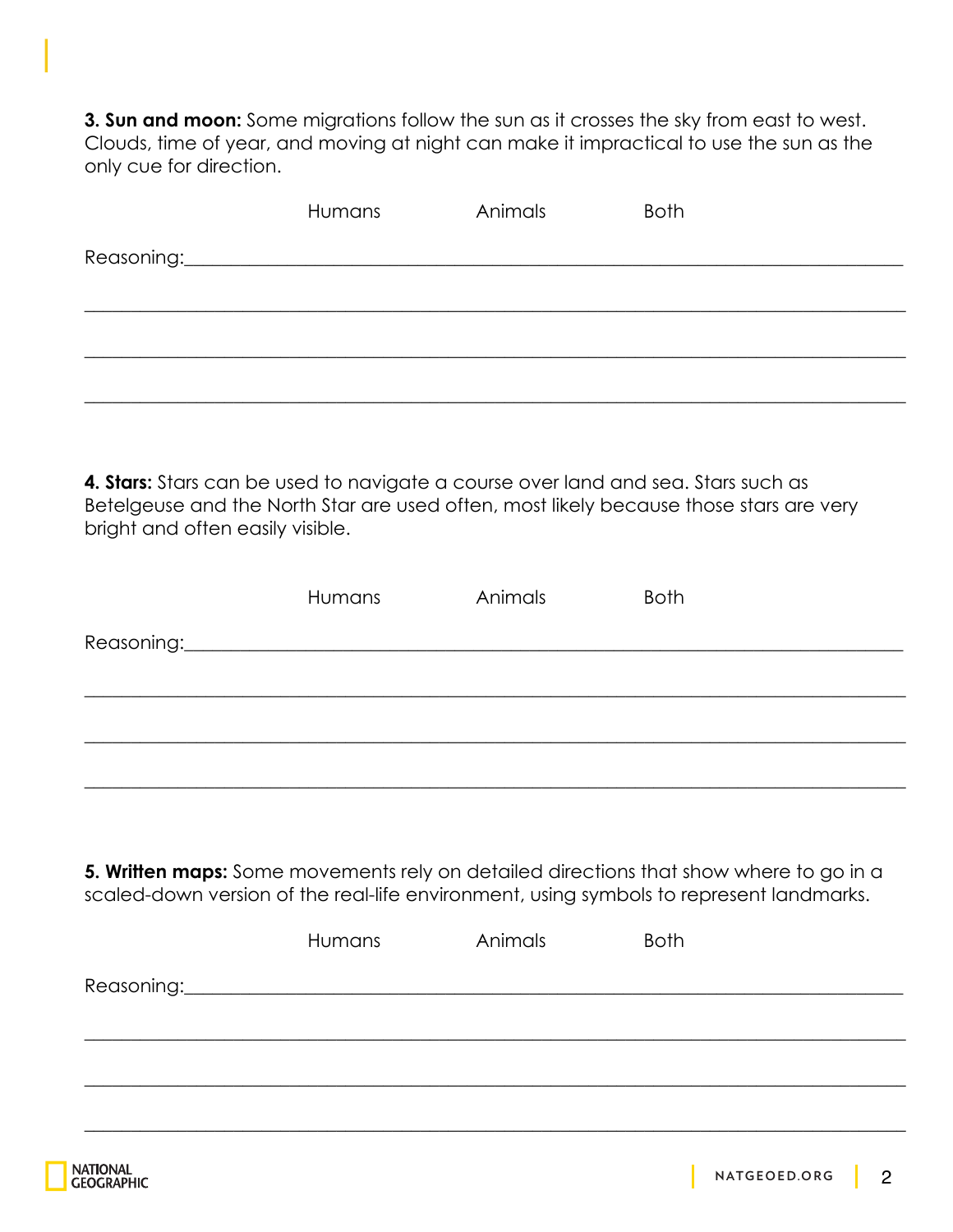6. Magnetic field: The Earth has a magnetic field. Scientists are not sure exactly how the magnetic field is used in some migration routes.

| Humans                                                 | Animals | <b>Both</b>                                                                      |  |
|--------------------------------------------------------|---------|----------------------------------------------------------------------------------|--|
|                                                        |         |                                                                                  |  |
|                                                        |         |                                                                                  |  |
|                                                        |         |                                                                                  |  |
|                                                        |         |                                                                                  |  |
|                                                        |         |                                                                                  |  |
|                                                        |         |                                                                                  |  |
| communication as they migrate to help with navigation. |         | 7. Communication and signaling among individuals: Some individuals rely on group |  |
| Humans                                                 | Animals | <b>Both</b>                                                                      |  |
|                                                        |         |                                                                                  |  |
|                                                        |         |                                                                                  |  |
|                                                        |         |                                                                                  |  |
|                                                        |         |                                                                                  |  |
|                                                        |         |                                                                                  |  |

8. Ocean currents: Ocean currents are driven by wind, water density, and tides. Some migrations use ocean currents to get from one place to another.

| Humans | Animals | <b>Both</b> |
|--------|---------|-------------|
|        |         |             |
|        |         |             |
|        |         |             |
|        |         |             |